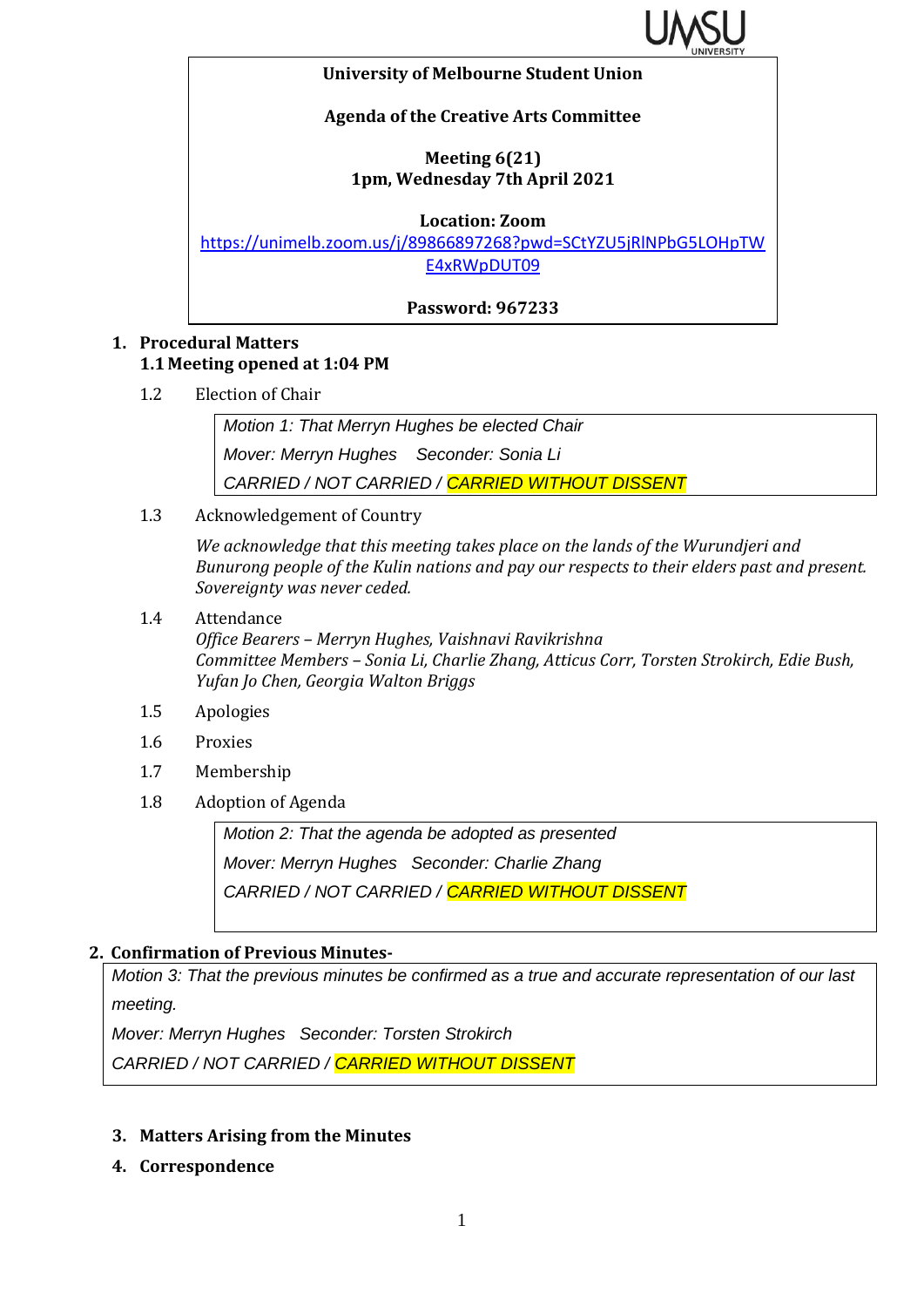#### **5. Creative Arts Office Report**

- Handful of Humans 'Chalk & Chat' first in person event went really well. Thanks to Torsten, Atticus, Mickhaella, Lauren for dropping by and helping out. We had QR code sign ins to follow the Covid guidelines

- Student Artist Spotlight is going well but there were no winners for Week 5 due to less submissions and week 4 winner doesn't want a prize.

- Mudfest news. Jean Baulch has been appointed Production Manager, and Katie Rowe, a VCA alum is the Southbank Manager. Yet to have a first meeting. Call-outs have been extended for Film Creative Producer but we have yet to receive any applications. Applications close for Access, Marketing & Publicity on 12th April. We're in the process of applying for the SSAF grant for Mudfest. Talked to Shanysa about having artist grant for First Nation's student artists.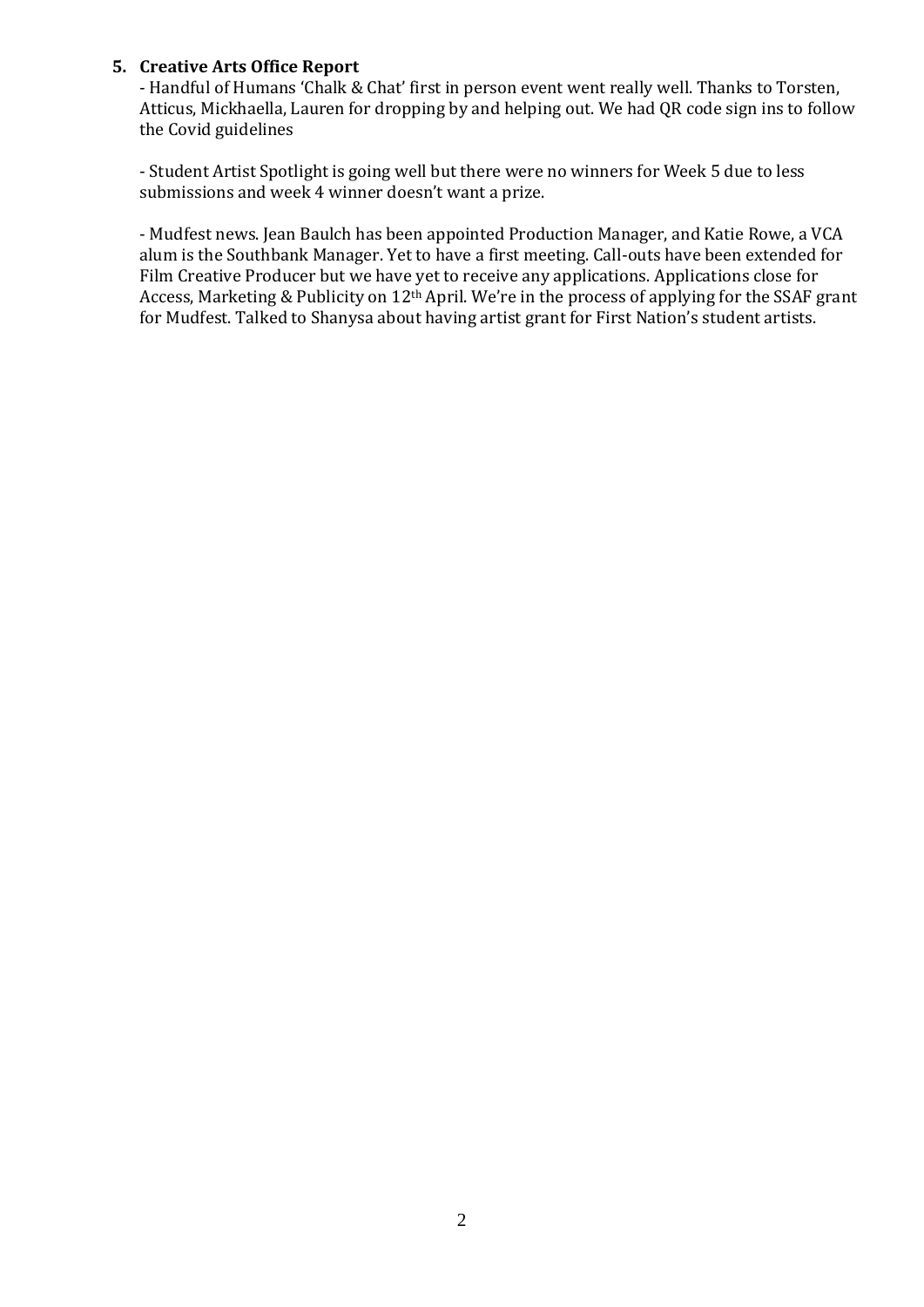-Submissions are open for Above Water as of yesterday.

# **6. Grant Applications**

| Applicant                                         | <b>Project Title</b>                        | <b>Artform</b>                                | <b>Amount</b><br><b>Requested</b> | <b>Attachments</b>                                                                                                                                 |
|---------------------------------------------------|---------------------------------------------|-----------------------------------------------|-----------------------------------|----------------------------------------------------------------------------------------------------------------------------------------------------|
| Lucy Head                                         | 'Summers<br>Gone' - EP                      | Music                                         | \$500.00                          | 1. Application<br>form                                                                                                                             |
| Chelsea<br>Hickman                                | No.13                                       | Durational<br>Performance/Contemporary<br>Art | \$410.25                          | 1. Application<br>form<br>Supporting<br>2.<br>material<br>(Artist CV,<br>Letters of<br>support x2,<br>invoices,<br>GPG T&Cs)                       |
| <b>Isabelle</b><br>Carney,<br><b>Bronte Locke</b> | The Clit<br><b>Notes</b>                    | Theatre                                       | \$500.00                          | 1. Application<br>form<br><b>Budget</b><br>2.<br>3.<br>Supporting<br>material<br>(artist CVs,<br>Campari<br><b>House MICF</b><br><b>T&amp;Cs</b> ) |
| <b>Katie Zhang</b>                                | Drowning<br>Strength                        | Visual Art                                    | \$470.00                          | 1. Application<br>form                                                                                                                             |
| <b>Emily Simek</b>                                | Limber                                      | Installation, Sculpture,<br>Performance       | \$500.00                          | 1. Application<br>form<br>Supporting<br>2.<br>material<br>(Limber<br>info)                                                                         |
| Raisa<br>Mclean                                   | Dancing<br>backwards<br>on velour<br>velvet | Performance/exhibition/dance                  | \$500.00                          | Application<br>1.<br>form                                                                                                                          |
| Kitman<br>Yeung                                   | The Stone<br>Moon                           | Visual Art (digital illustration)             | \$500.00                          | 1. Application<br>form                                                                                                                             |
| Yundi Wang,<br><b>Evelyn Pohl</b>                 | Not a Musical                               | Visual and Sound exhibition                   | \$210.00                          | Application<br>1.<br>form                                                                                                                          |
| Jessie<br>Turner                                  | <b>Still Lives</b>                          | Photography/Exhibition                        | \$500.00                          | 1. Application<br>form                                                                                                                             |
| <b>Total</b>                                      |                                             |                                               | \$4,090.25                        |                                                                                                                                                    |

**-**Lucy's application is really good and the demo reel was helpful, says Torsten. Georgia says it's important to consider how many people are Unimelb students when discussing how much to fund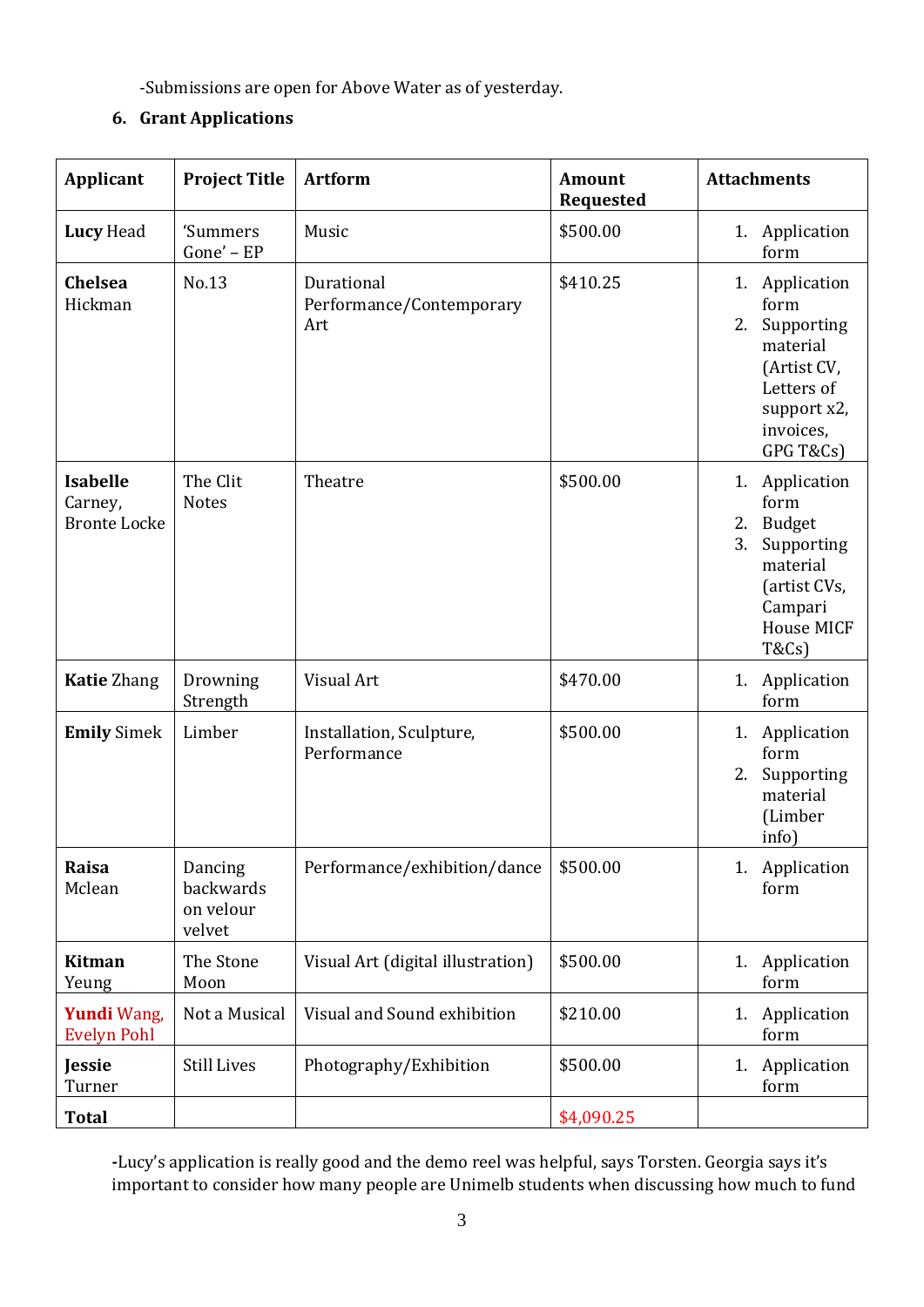them. Torsten suggests encouraging some people to apply for the next rounds instead if their projects are later in the year.

-Chelsea's application is really specific with regards to the cost and it's a good thing, says Charlie. He also notes that she won't be eligible for the next round. Torsten likes the sustainability aspect and likes the detail provided.

- Isabelle and Bronte's project has also finished, notes Torsten. Sonia likes the emphasis on accessibility.

- Charlie prefers Katie's application where subscriptions and such practical things are purchased as opposed to using grant money for paying individuals.

**-** Jo thinks that Emily's portfolio is really good and helpful. Georgia suggests that this would be a good application where we could provide less than the requested amount to help with the materials.

- Raisa could be encouraged to apply for the next round since the project ends in mid-May.

- Kitman could also potentially be encouraged to apply in the next round. Atticus worries that if we ask her to apply later, she might not be able to start her work now. Atticus suggests providing a portion of what she needs.

- Yundi and Evelyn were successful in securing a Creative Arts grant last year for their project, but it was cancelled due to Covid. At that time both were students and now Evelyn has graduated. Even though it's tricky, Georgia feels like it would be harsh to not provide an exemption now. Charlie also agrees, especially since if you look at the numbers is only one of them. Atticus states that the leniency makes sense due to the extreme circumstances of Covid.

- It would have been better if Jessie had put more specific information in the funding table. Atticus really likes how they outline the accessibility points. Georgia notes that Jessie is the only applicant who identifies as Aboriginal/Torres Strait Islander and that is important to consider and support.

- Maybe fully funding, Chelsea, Lucy, Jessie, Yundi. Emily could potentially be given \$300 instead of \$500.

**-** Charlie suggests we redistribute funds from the third grant round into the first two rounds. This is unnecessary since all grant money comes from the same budget line.

### 1) Chelsea – Asked \$410 (YES)

- 1) Lucy Asked \$500 (YES)
- 2) Isabelle Asked \$500 (YES \$360)
- 3) Katie Asked \$470 (YES \$370)
- 4) Emily Asked \$500 (YES \$300)
- 5) Raisa Asked \$500 (next round)
- 6) Kitman Asked \$500 (YES \$350)
- $7)$  Yundi Asked \$210 (YES)
- 8) Jessie Asked \$500 (YES)